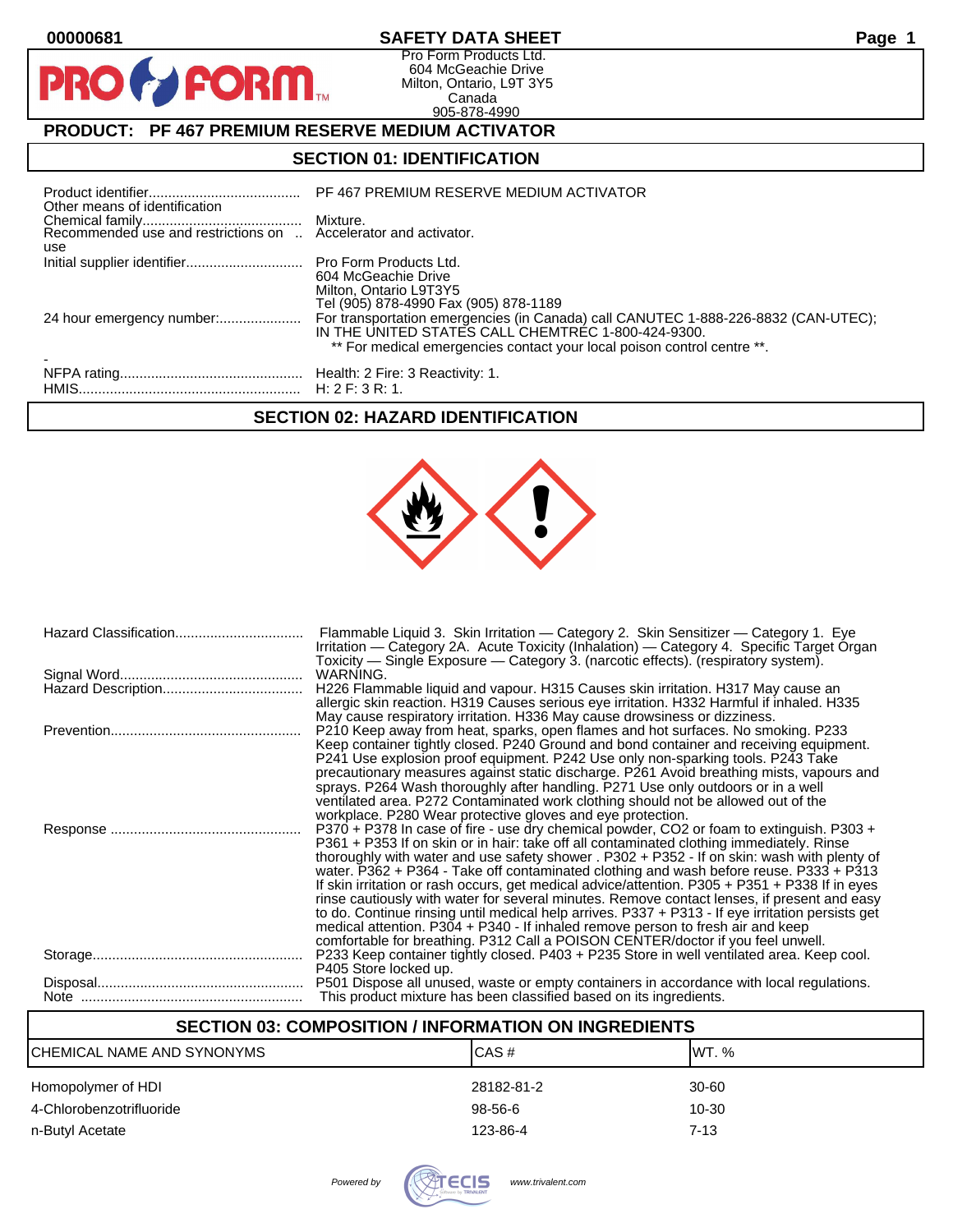#### **SECTION 03: COMPOSITION / INFORMATION ON INGREDIENTS**

2-Butoxyethyl Acetate 112-07-2 12-Butoxyethyl Acetate 112-07-2

<<The actual concentration(s) withheld as a trade secret>> .

#### **SECTION 04: FIRST-AID MEASURES**

|                                                                  | If inhaled, remove to fresh air. If not breathing, give artificial respiration. If breathing is<br>difficult, give oxygen, obtain medical attention.                                                                                                                                                                                                                                                                                                                                                                                                                                                                                                                                                                                                                                                                                                                                                     |
|------------------------------------------------------------------|----------------------------------------------------------------------------------------------------------------------------------------------------------------------------------------------------------------------------------------------------------------------------------------------------------------------------------------------------------------------------------------------------------------------------------------------------------------------------------------------------------------------------------------------------------------------------------------------------------------------------------------------------------------------------------------------------------------------------------------------------------------------------------------------------------------------------------------------------------------------------------------------------------|
|                                                                  | Do not induce vomiting. Rinse mouth with water. Give 1 to 2 glasses of water to drink. If<br>spontaneous vomiting occurs have victim lean forward with head down to prevent<br>aspiration of fluid into the lungs. Never give anything by mouth to an unconscious person.<br>Seek medical assistance as soon as possible.                                                                                                                                                                                                                                                                                                                                                                                                                                                                                                                                                                                |
|                                                                  | Immediately remove all contaminated clothing; flush skin with water for at least 15 minutes.<br>If irritation persists, seek medical attention.                                                                                                                                                                                                                                                                                                                                                                                                                                                                                                                                                                                                                                                                                                                                                          |
|                                                                  | Check for and remove any contact lenses, if safe and easy to do so. Flush for 15 minutes<br>using plenty of water. If irritation persists seek medical attention.                                                                                                                                                                                                                                                                                                                                                                                                                                                                                                                                                                                                                                                                                                                                        |
| Most important symptoms and effects,<br>whether acute or delayed | Harmful if swallowed, in contact with skin or if inhaled. Causes skin and eye irritation.<br>Symptoms may include stinging, tearing, redness, swelling, and blurred vision. Direct<br>contact with eyes may cause temporary irritation. Can cause skin sensitization. May cause<br>respiratory irritation. Vapors have a narcotic effect and may cause headache, fatigue,<br>dizziness and nausea.                                                                                                                                                                                                                                                                                                                                                                                                                                                                                                       |
|                                                                  | Treat victims symptomatically. Skin: this compound is a known skin sensitizer. Treat<br>symptomatically as for contact dermatitis or thermal burns. If burned, treat as thermal burn.<br>Eye: stain for evidence of corneal injury. If cornea is burned, instill antibiotic steroid<br>preparation frequently. Workplace vapours have produced reversible corneal epithelial<br>edema impairing vision. Respiratory: this compound is a known pulmonary sensitizer.<br>Treatment is essentially symptomatic. An individual having a skin or pulmonary<br>sensitization reaction to this material should be removed from exposure to any isocyanate.<br>The main hazard from ingestion is aspiration of the liquid into the lungs producing chemical<br>pneumonitis. In the event of an incident involving this product ensure that medical<br>authorities are provided a copy of this safety data sheet. |

#### **SECTION 05: FIRE-FIGHTING MEASURES**

Suitable and unsuitable extinguishing ..... "Alcohol" foam, CO2, dry chemical. Do not use water in a jet. During a fire, isocyanate media vapors and other irritating, highly toxic gases may be generated by thermal decomposition or combustion. Use cold water spray to cool exposed containers to minimize risk of rupture. Specific hazards arising from the ............. Flammable liquid. Thermal decomposition products are toxic. May include:. Oxides of Specific hazards arising from the ............. Flammable liquid. Thermal decomposition products are toxic. May include:. Oxides<br>hazardous product, such as the nature of carbon (CO, CO2). Oxides of nitrogen. Hydrogen cyani any hazardous combustion products decomposition may release isocyanate vapors. Dense black smoke.<br>Special protective equipment and ............ Firefighter should be equipped with self-contained breathing apparat Special protective equipment and ............ Firefighter should be equipped with self-contained breathing apparatus and full protective precautions for fire-fighters clothing to protect against potentially toxic and irritating fumes. Solvent vapours may be heavier than air and may build up and travel along the ground to an ignition source, which may result in a flash back to the source of the vapours. Cool fire-exposed containers with cold water spray. Heat will cause pressure buildup and may cause explosive rupture. During a fire, isocyanate vapours and other irritating, highly toxic gases may be generated by thermal decomposition or combustion.

#### **SECTION 06: ACCIDENTAL RELEASE MEASURES**

| Personal precautions, protective<br>equipment and emergency procedures | No action shall be taken involving any personal risk or without suitable training. Take<br>precautions against static discharge. Use non-sparking tools and equipment to pick up the<br>spilled material. Isolate area and keep unauthorized people away. Do not walk through<br>spilled material. Wear recommended protective equipment. Ventilate. Open windows and<br>doors to allow air circulation. Dike area to prevent spreading. The use of absorbent socks<br>or spill pillows may be required. Stop leak if safe to do so. Prevent runoff into drains,<br>sewers, and other waterways. |
|------------------------------------------------------------------------|--------------------------------------------------------------------------------------------------------------------------------------------------------------------------------------------------------------------------------------------------------------------------------------------------------------------------------------------------------------------------------------------------------------------------------------------------------------------------------------------------------------------------------------------------------------------------------------------------|
| Methods and materials for containment<br>and cleaning up               |                                                                                                                                                                                                                                                                                                                                                                                                                                                                                                                                                                                                  |
|                                                                        | Isolate area and keep unauthorized people away. Do not walk through spilled material.<br>Wear recommended protective equipment. Ventilate. Open windows and doors to allow<br>air circulation. Dike area to prevent spreading. The use of absorbent socks or spill pillows<br>may be required. Stop leak if safe to do so. Prevent runoff into drains, sewers, and other<br>waterways.                                                                                                                                                                                                           |
|                                                                        | If temporary control of isocyanate vapour is required, a blanket of protein foam may be<br>placed over spill. If transportation spill occurs in Canada, call Canutec at (613) 996-6666. If<br>transportation spill occurs in United States, call Chemtrec 1-800-424-9300. Large<br>quantities may be pumped into closed, but not sealed, containers for disposal. Process can<br>generate heat.                                                                                                                                                                                                  |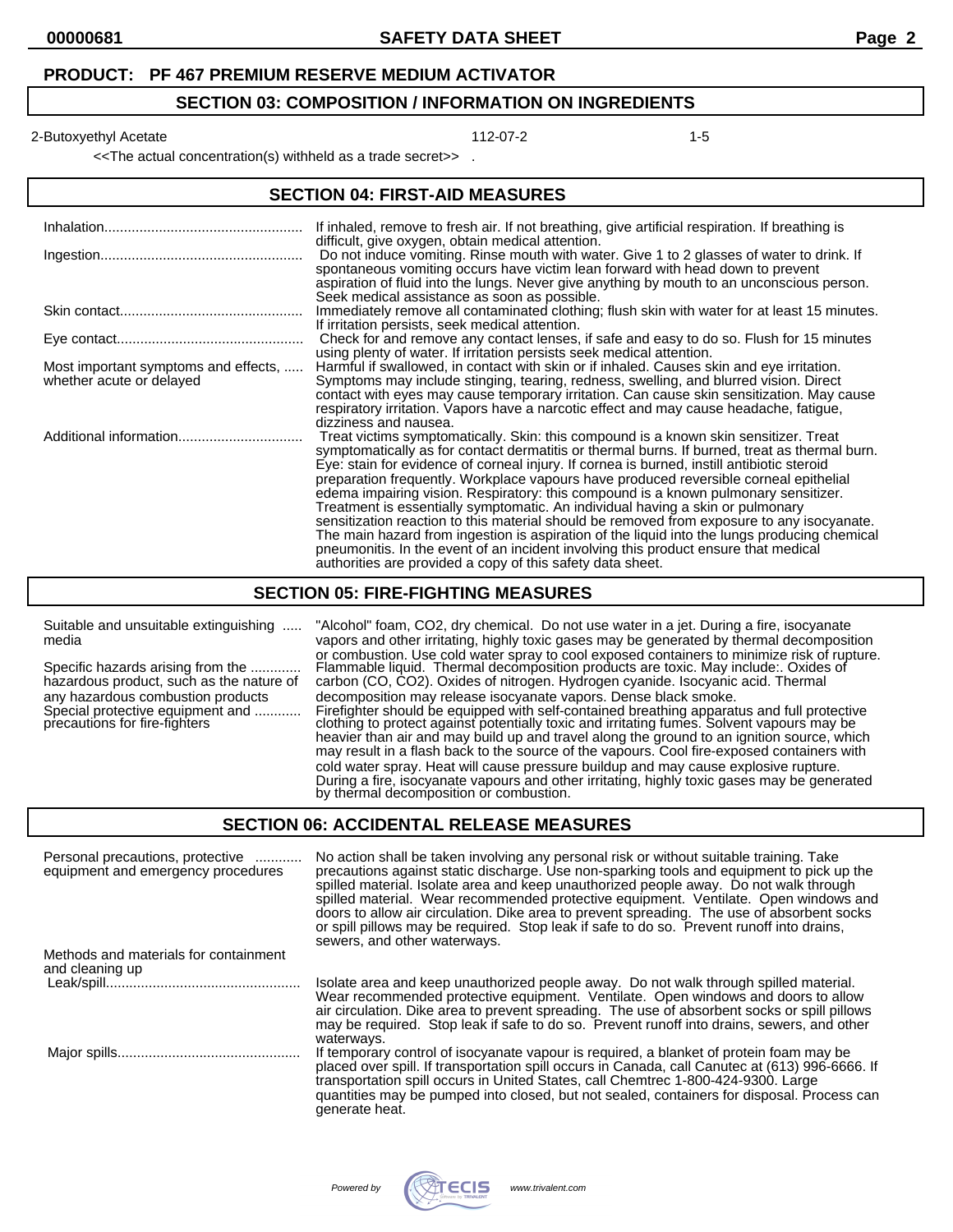### **PRODUCT: PF 467 PREMIUM RESERVE MEDIUM ACTIVATOR**

## **SECTION 07: HANDLING AND STORAGE**

| Precautions for safe handling                                   | Keep away from heat, sparks, and open flame. Ground handling equipment. Always adopt<br>precautionary measures against build-up of static which may arise from appliances.<br>handling and the containers in which product is packed. Avoid breathing vapours or mist.<br>Individuals with lung or breathing problems or prior allergic reactions to isocyanates must<br>not be exposed vapour or spray mist. Avoid all skin contact and ventilate adequately, |
|-----------------------------------------------------------------|----------------------------------------------------------------------------------------------------------------------------------------------------------------------------------------------------------------------------------------------------------------------------------------------------------------------------------------------------------------------------------------------------------------------------------------------------------------|
| Conditions for safe storage, including any<br>incompatibilities | otherwise wear an appropriate breathing apparatus. Handle and open container with care.<br>Employees should wash hands and face before eating or drinking.<br>Keep away from heat, sparks, and open flames. Store in a cool, dry and well ventilated<br>area. Keep container closed when not in use. Store away from sunlight. Do not store where<br>product can come into contact with water.                                                                 |

#### **SECTION 08: EXPOSURE CONTROLS / PERSONAL PROTECTION**

| <b>INGREDIENTS</b>                                                | <b>TWA</b>                                | <b>ACGIHTLV</b><br><b>STEL</b>                                                                                                                                                                                                                                                                                                                                                                                                                                                                                                                                                                                                                                                                                                                                                                                                                                                                                                                                                                                                                                                                                                                                               | <b>OSHA PEL</b><br>PEL | <b>STEL</b>     | <b>NIOSH</b><br><b>REL</b> |
|-------------------------------------------------------------------|-------------------------------------------|------------------------------------------------------------------------------------------------------------------------------------------------------------------------------------------------------------------------------------------------------------------------------------------------------------------------------------------------------------------------------------------------------------------------------------------------------------------------------------------------------------------------------------------------------------------------------------------------------------------------------------------------------------------------------------------------------------------------------------------------------------------------------------------------------------------------------------------------------------------------------------------------------------------------------------------------------------------------------------------------------------------------------------------------------------------------------------------------------------------------------------------------------------------------------|------------------------|-----------------|----------------------------|
| Homopolymer of HDI                                                | $5$ mg/m $3$<br>Supplier: 0.5 mg/m3 (TWA) | Not established                                                                                                                                                                                                                                                                                                                                                                                                                                                                                                                                                                                                                                                                                                                                                                                                                                                                                                                                                                                                                                                                                                                                                              | $5$ mg/m $3$           | Not established | $5$ mg/m $3$               |
| 4-Chlorobenzotrifluoride                                          | Not established                           | Not established                                                                                                                                                                                                                                                                                                                                                                                                                                                                                                                                                                                                                                                                                                                                                                                                                                                                                                                                                                                                                                                                                                                                                              | Not established        | Not established | Not established            |
| n-Butyl Acetate                                                   | 50 ppm                                    | $150$ ppm                                                                                                                                                                                                                                                                                                                                                                                                                                                                                                                                                                                                                                                                                                                                                                                                                                                                                                                                                                                                                                                                                                                                                                    | $150$ ppm              | 200 ppm         | 150 ppm / STEL 200<br>ppm  |
|                                                                   |                                           | CA ON: 50ppm (TWA), 150ppm (STEL)                                                                                                                                                                                                                                                                                                                                                                                                                                                                                                                                                                                                                                                                                                                                                                                                                                                                                                                                                                                                                                                                                                                                            |                        |                 |                            |
| 2-Butoxyethyl Acetate                                             | 20 ppm TLV                                | Not established                                                                                                                                                                                                                                                                                                                                                                                                                                                                                                                                                                                                                                                                                                                                                                                                                                                                                                                                                                                                                                                                                                                                                              | Not established        | Not established | 5 ppm                      |
| Appropriate engineering controls<br>Personal Protective Equipment |                                           | Local exhaust should be used to maintain levels below the TLV whenever isocyanate is<br>processed, heated or spray applied. Provide natural or mechanical ventilation to control<br>exposure levels below airborne exposure limits. Local mechanical exhaust ventilation<br>should be used at sources of air contamination, such as open process equipment, or<br>during purging operations, to capture gases and fumes that may be emitted. Standard<br>reference sources regarding industrial ventilation (ie. ACGIH industrial ventilation) should<br>be consulted for guidance about adequate ventilation.<br>Whenever concentrations of isocyanates exceed the exposure limit or are not known,<br>respiratory protection must be worn. An air-purifying particulate/organic vapour cartridge<br>respirator is required anytime inhalation of vapour above the exposure limit is possible.<br>The use of a positive pressure air supplied respirator is mandatory when airborne<br>concentrations are not known or airborne solvent levels are 10 times the appropriate<br>exposure limit or spraying is performed in a confined space or with limited ventilation. Use |                        |                 |                            |
|                                                                   |                                           | NIOSH approved respirator or equipment. Do not exceed the use limits of the respirator.<br>Chemical safety goggles. Chemical safety goggles and full faceshield if a splash hazard                                                                                                                                                                                                                                                                                                                                                                                                                                                                                                                                                                                                                                                                                                                                                                                                                                                                                                                                                                                           |                        |                 |                            |
|                                                                   |                                           | exists.<br>Wear skin protection equipment. The selection of skin protection equipment depends on<br>the nature of the work to be performed. The following gloves are recommended :. Nitrile<br>rubber. Butyl rubber. Neoprene. In the case of mixtures, consisting of several substances,<br>the protection time of the gloves cannot be accurately estimated.                                                                                                                                                                                                                                                                                                                                                                                                                                                                                                                                                                                                                                                                                                                                                                                                               |                        |                 |                            |
|                                                                   |                                           | Wear adequate protective clothes. Wear long sleeves and trousers to prevent dermal<br>exposure.                                                                                                                                                                                                                                                                                                                                                                                                                                                                                                                                                                                                                                                                                                                                                                                                                                                                                                                                                                                                                                                                              |                        |                 |                            |
|                                                                   |                                           | Safety boots per local regulations.<br>Eye wash facility and emergency shower should be in close proximity. Employees should<br>wash their hands and face before eating, drinking, or using tobacco products.                                                                                                                                                                                                                                                                                                                                                                                                                                                                                                                                                                                                                                                                                                                                                                                                                                                                                                                                                                |                        |                 |                            |
|                                                                   |                                           | Medical supervision of all employees who handle or come in contact with isocyanates is<br>recommended. These should include preemployment and periodic medical examinations<br>with pulmonary function test (FEC, FVC as a minimum). Persons with asthmatic-type<br>conditions, chronic bronchitis, other chronic respiratory diseases or recurring skin eczema<br>or sensitization should be excluded from working with isocyanates. Once a person is<br>diagnosed as sensitized to an isocyanate, no further exposure can be permitted.                                                                                                                                                                                                                                                                                                                                                                                                                                                                                                                                                                                                                                    |                        |                 |                            |

## **SECTION 09: PHYSICAL AND CHEMICAL PROPERTIES**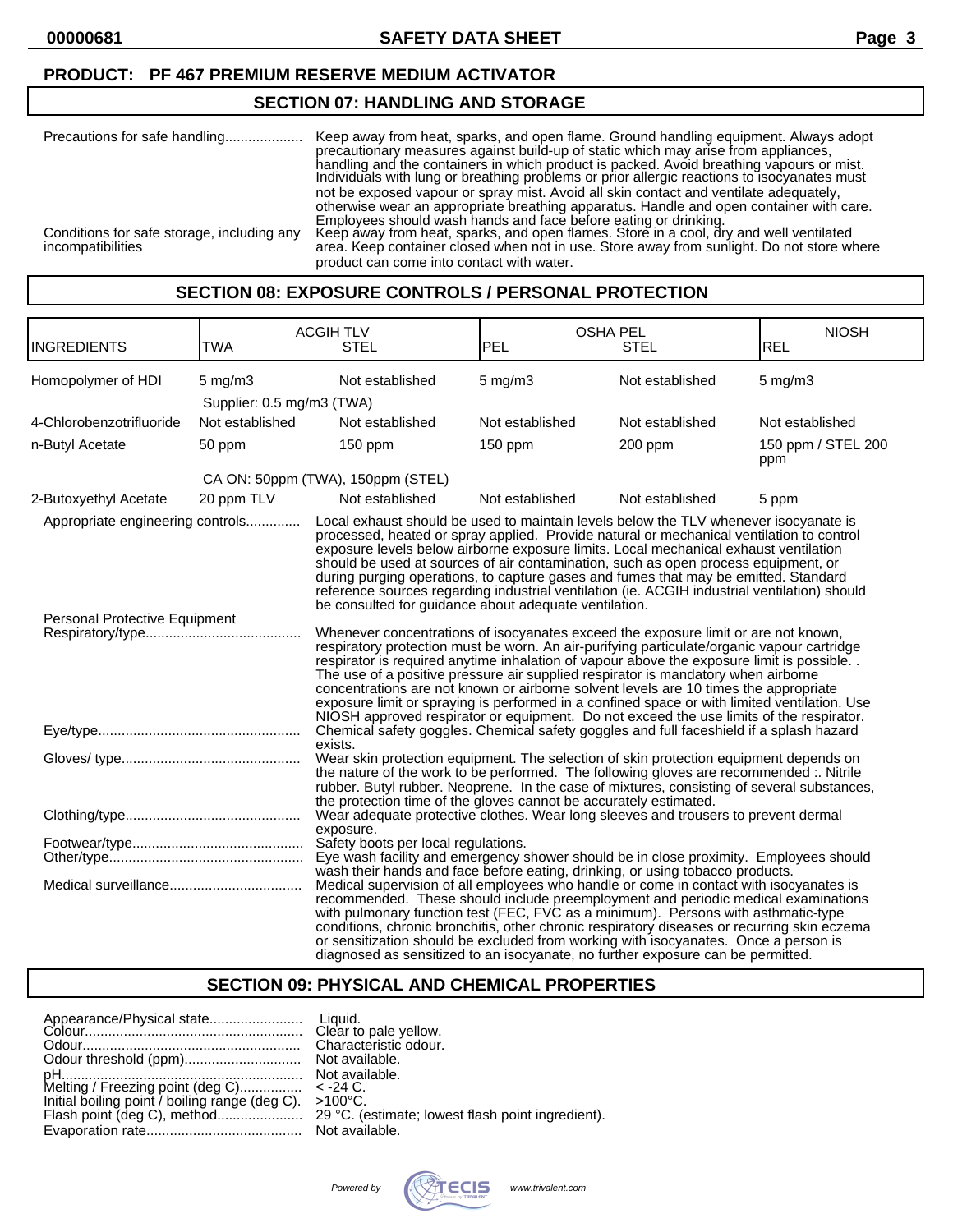### **PRODUCT: PF 467 PREMIUM RESERVE MEDIUM ACTIVATOR**

## **SECTION 09: PHYSICAL AND CHEMICAL PROPERTIES**

| Upper flammable limit (% vol)<br>10.5.<br>Lower flammable limit (% vol)<br>0.9.<br>Relative Density (Specific Gravity)<br>1.161.<br>9.69.<br>Partition coefficient - n-octanol/water<br>Auto ignition temperature (deg C)<br>Decomposition temperature<br>12 <sub>1</sub> | Not available.<br>Not available.<br>Reacts slowly with water to liberate CO2 gas.<br>Not available.<br>Not available.<br>Not available.<br>15 sec Zahn #2. |
|---------------------------------------------------------------------------------------------------------------------------------------------------------------------------------------------------------------------------------------------------------------------------|------------------------------------------------------------------------------------------------------------------------------------------------------------|
|                                                                                                                                                                                                                                                                           | 1.16 lbs/USG; 139 g/L.                                                                                                                                     |

# **SECTION 10: STABILITY AND REACTIVITY**

| Possibility of hazardous reactions                                     | Contact with moisture and other materials will react with isocyanates.<br>Stable at normal temperatures and pressures.<br>Contact with moisture, other materials that react with isocyanates, or temperatures above<br>177C, may cause polymerization.                          |
|------------------------------------------------------------------------|---------------------------------------------------------------------------------------------------------------------------------------------------------------------------------------------------------------------------------------------------------------------------------|
| Conditions to avoid, including static<br>discharge, shock or vibration | Avoid heat, spark, open flames. Moisture.                                                                                                                                                                                                                                       |
| Hazardous decomposition products                                       | Water, Amines, Strong bases, Alcohols, Copper alloys. Strong oxidizing agents.<br>No hazardous decomposition products when stored and handled correctly. Thermal<br>decomposition may produce acrid smoke and irritating fumes. See hazardous combustion<br>products section 5. |

## **SECTION 11: TOXICOLOGICAL INFORMATION**

| <b>INGREDIENTS</b>                                                                                  | <b>LC50</b>                                                                                                                                                                                                                                                                                                                                                                                                                                                                                                                                                                                                                                                                                                                                                                                                                                                                                                               | LD50                                                         |  |
|-----------------------------------------------------------------------------------------------------|---------------------------------------------------------------------------------------------------------------------------------------------------------------------------------------------------------------------------------------------------------------------------------------------------------------------------------------------------------------------------------------------------------------------------------------------------------------------------------------------------------------------------------------------------------------------------------------------------------------------------------------------------------------------------------------------------------------------------------------------------------------------------------------------------------------------------------------------------------------------------------------------------------------------------|--------------------------------------------------------------|--|
| Homopolymer of HDI                                                                                  | 390-453 mg/m3 rat 4 hours                                                                                                                                                                                                                                                                                                                                                                                                                                                                                                                                                                                                                                                                                                                                                                                                                                                                                                 | > 5,000 mg/kg (rat, oral);<br>> 5,000 mg/kg (rabbit, dermal) |  |
| 4-Chlorobenzotrifluoride                                                                            | 4479 ppm                                                                                                                                                                                                                                                                                                                                                                                                                                                                                                                                                                                                                                                                                                                                                                                                                                                                                                                  | >6,800 mg/kg (rat oral);<br>>2,700 mg/kg (rabbit dermal)     |  |
| n-Butyl Acetate                                                                                     | 390 ppm (4 hr.)                                                                                                                                                                                                                                                                                                                                                                                                                                                                                                                                                                                                                                                                                                                                                                                                                                                                                                           | 10768 mg/kg (rat oral)<br>17600<br>mg/kg (rabbit dermal)     |  |
| 2-Butoxyethyl Acetate                                                                               | $>$ 450 ppm rat 6h                                                                                                                                                                                                                                                                                                                                                                                                                                                                                                                                                                                                                                                                                                                                                                                                                                                                                                        | 1,600 mg/kg (rat, oral)<br>1,480 mg/kg (rabbit, dermal)      |  |
| Symptoms related to the physical, chemical<br>and toxicological characteristics                     | Eye contact. Skin contact. Inhalation. Ingestion.<br>Causes skin irritation. Causes reddening, stinging and swelling. Persons previously<br>sensitized can experience allergic reaction with symptoms of reddening, itching, swelling<br>and rash.<br>Not available.<br>Causes eye irritation. Can cause tearing, reddening and swelling. May cause temporary<br>corneal damage. Vapours can produce irritation. Symtoms include tearing and reddening.<br>Isocyanate vapour/mists at concentrations above the exposure limits can irritate (burning<br>sensation) the mucous membranes in the respiratory tract. This can cause a runny nose, sore throat, coughing, chest discomfort, difficult breathing and reduced pulmonary<br>functioning. Solvent vapours may be irritating to the eyes, nose and throat, resulting in<br>redness, burning and itching of eyes, dryness of the throat and tightness in the chest. |                                                              |  |
| Effects of chronic exposure                                                                         | May be harmful if swallowed. May cause central nervous system effects such as<br>headache, nausea, vomiting and weakness.<br>As a result of previous repeated overexposure or a single large dose, certain individuals<br>develop sensitization which will cause them to react to a later exposure to product at levels<br>well below the exposure limit.                                                                                                                                                                                                                                                                                                                                                                                                                                                                                                                                                                 |                                                              |  |
| Sensitizing capability of material<br>Carcinogenicity of material<br>Specific Target Organ Toxicity | Isocyanates are known to cause skin and respiratory sensitization in humans. Animal tests<br>have indicated that respiratory sensitization can result from skin contact with diisocyanates.<br>None of the components present in this material at concentrations equal to or greater than<br>0.1% are listed by IARC, NTP, OSHA or ACGIH as a carcinogen.<br>No data on reproductive effects were found in the literature sources consulted.<br>May cause drowsiness or dizziness. May cause respiratory irritation.                                                                                                                                                                                                                                                                                                                                                                                                      |                                                              |  |